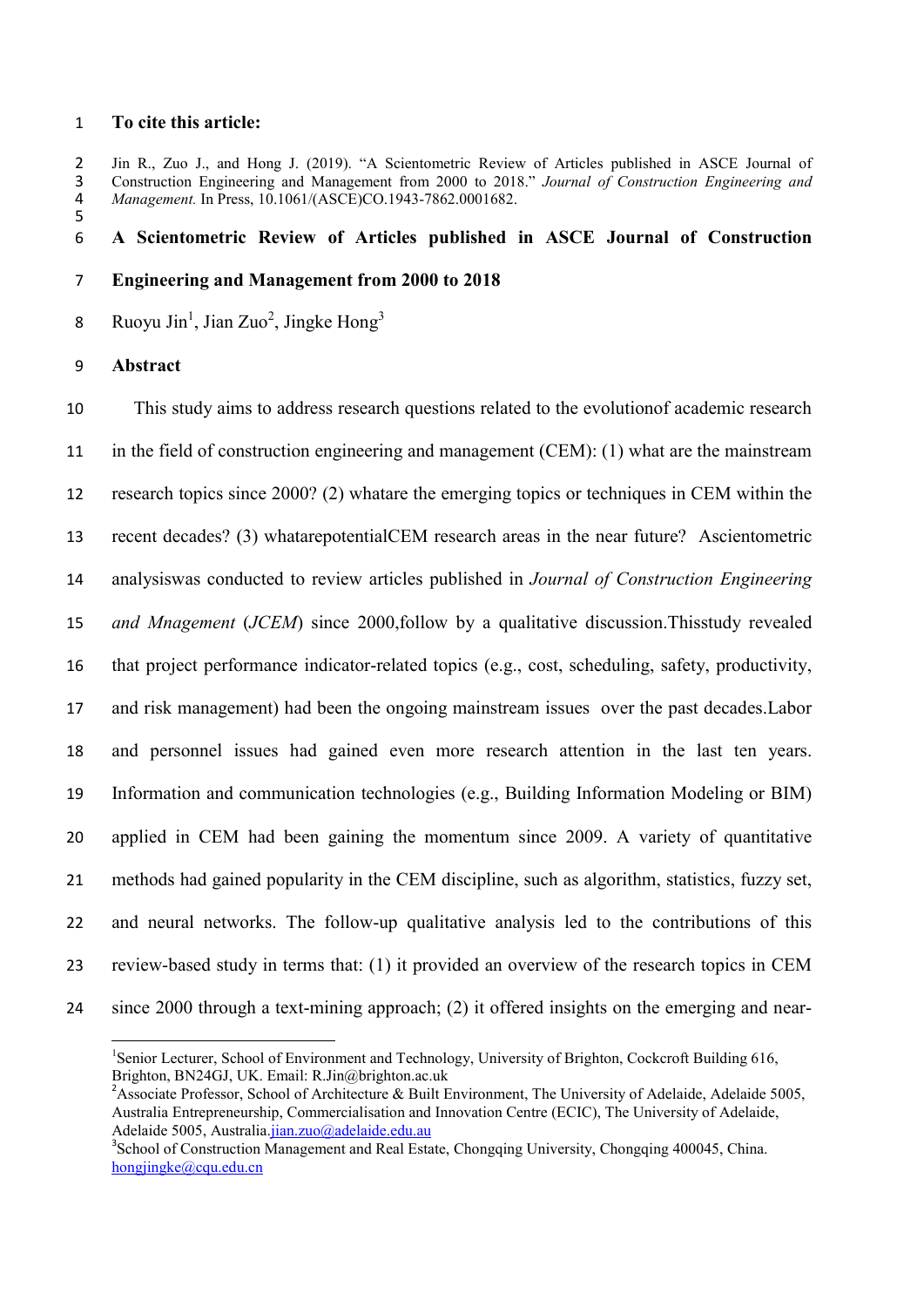future research areas, including BIM and data analytics applied in various construction issues (e.g., safety), as well as integrations of research themes(e.g., risk assessment in newly emering project delivery methods).

 **Keywords:**Literature review; scientometric analysis; construction engineering and management; text-mining

**Introduction**

 The field of construction engineering and management (CEM) involves managing a multitude of parties and workers in modern projects (Aboulezz, 2003). CEMremained a relatively newdiscipline(Aboulezz, 2003) and had become an established academic research areathat produced a series of scholarly publications (Pietroforte and Stefani, 2004).Academic journals such as *Journal of Construction Engineering and Mnagement* (*JCEM*) publish quality papers aiming to advance the science of construction engineering (ASCE Library, 2018). An earlier review-based study conducted by Pietroforte and Stefani (2004) summarized the subjects with topics published in*JCEM* by recruiting articles published from 1983 to 2000. As suggested by Pietroforte and Stefani (2004), the future research work could apply the citation analysis for publications. However, there is no study which follows up the suggestion provided by Pietroforte and Stefani (2004) to perform the review of the latest research topics published in *JCEM*. This study aims to capture the latest research topicsthrough reviewing the articles published in *JCEM*since 2000. These objectives are targeted in this review work: (1) to provide the key information related to research keywords in the journal; (2) to compare the mainstream research keywords between the recent decade and those published over ten years ago; and (3) to identify potential near-future research directions in the CEM field.

#### **Scientometric analysis method**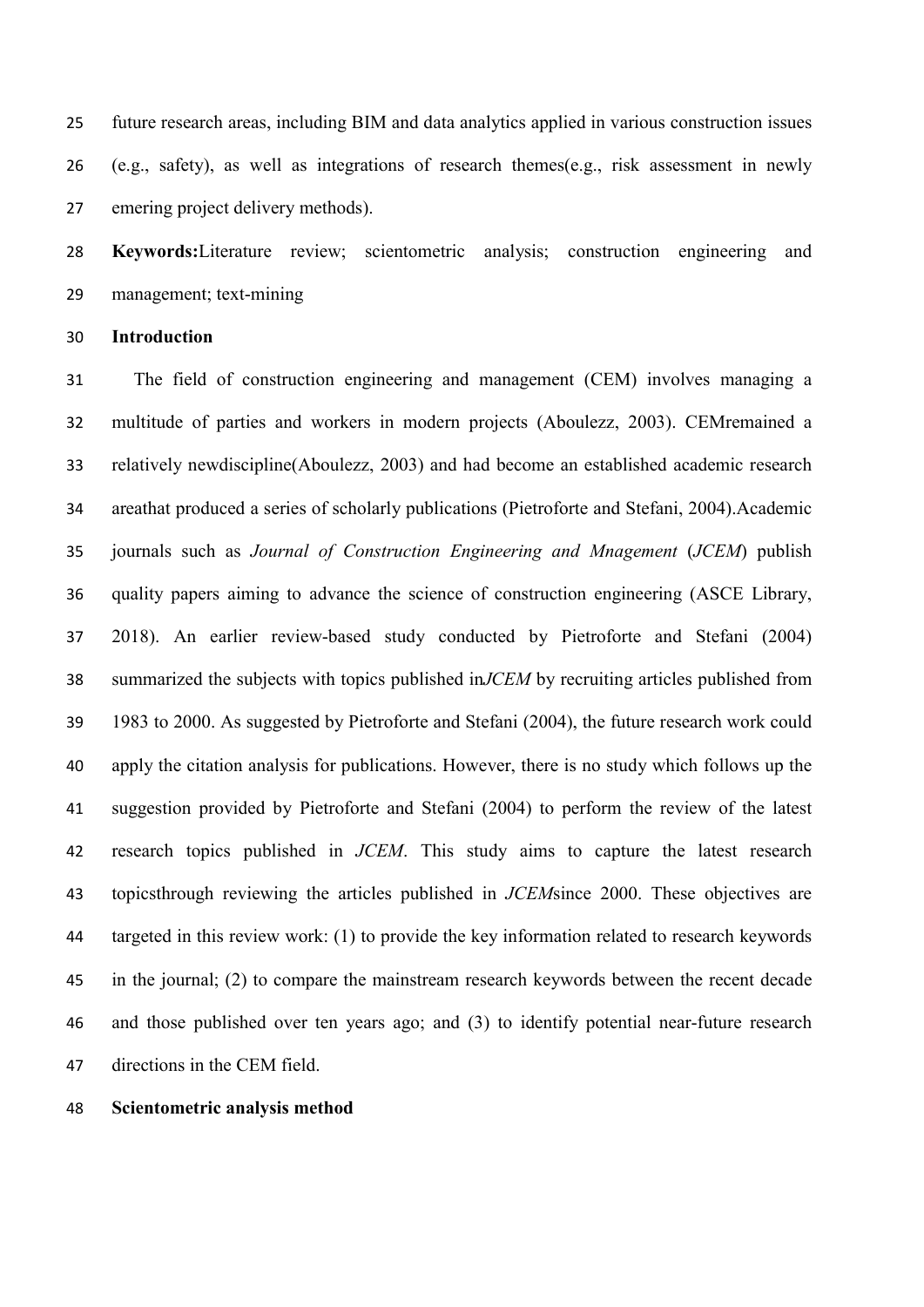The scientometric analysis was introduced in assisting theliterature review to overcome the subjectivity issues (Hammersley, 2001) from some previous review-based studies (e.g., Ke et al., 2009) in the CEM field. The scientometric analysis consists of the text-mining and citation analysis.Detailed descriptions of the scientometric analysis can be found in Song et al. (2016). Some existing software tools are available to conduct the scientometric analysis, e.g.*VOSViewer*(van Eck and Waltman, 2010),CiteSpace (Chen, 2016) and Gephi (Bastian et al., 2009). *VOSViewer* was adopted in this study to conductthe scientomeric analysis. This was because:VOSViewer wassuitable for visualizing larger networks; and it also had special text mining features (Van Eck and Waltman, 2014).In this study, all articles published in JCEM since 2000 was downloaded and saved in a *CVS*-based data file which was then loaded into*VOSViewer* for the scientometric analysis of keywords. More detailed steps of performing scientometric analysis can be found in Park and Nagy (2018) and Jin et al. (2019). In this research, scientometric analyses of keywords were performed to sub-samples of literature on both a ten-year time span and yearly basis to view the trajectory of research topics over time.Following the scientometric analysis of keywords, a further qualitative analysis was conducted to evaluate the mainstream topics, and to further propose near-future research directions in CEM.

## **Results of scientometric analysis**

#### *Keyword analysis*

 A total of *2,217* articles published in *JCEM* since 2000 were selected for the scientometric analysis. The overall sample was divided into two groups:*1,422*articles published between 2009 and 2018; and the remaining*795* articles published from 2000 to 2008. These two subsamples were conducted for separate keyword analysis in *VOSViewer*. Fig.1 and Fig.2 provide the visualizations of most frequently studied keywords from each subsample of literature.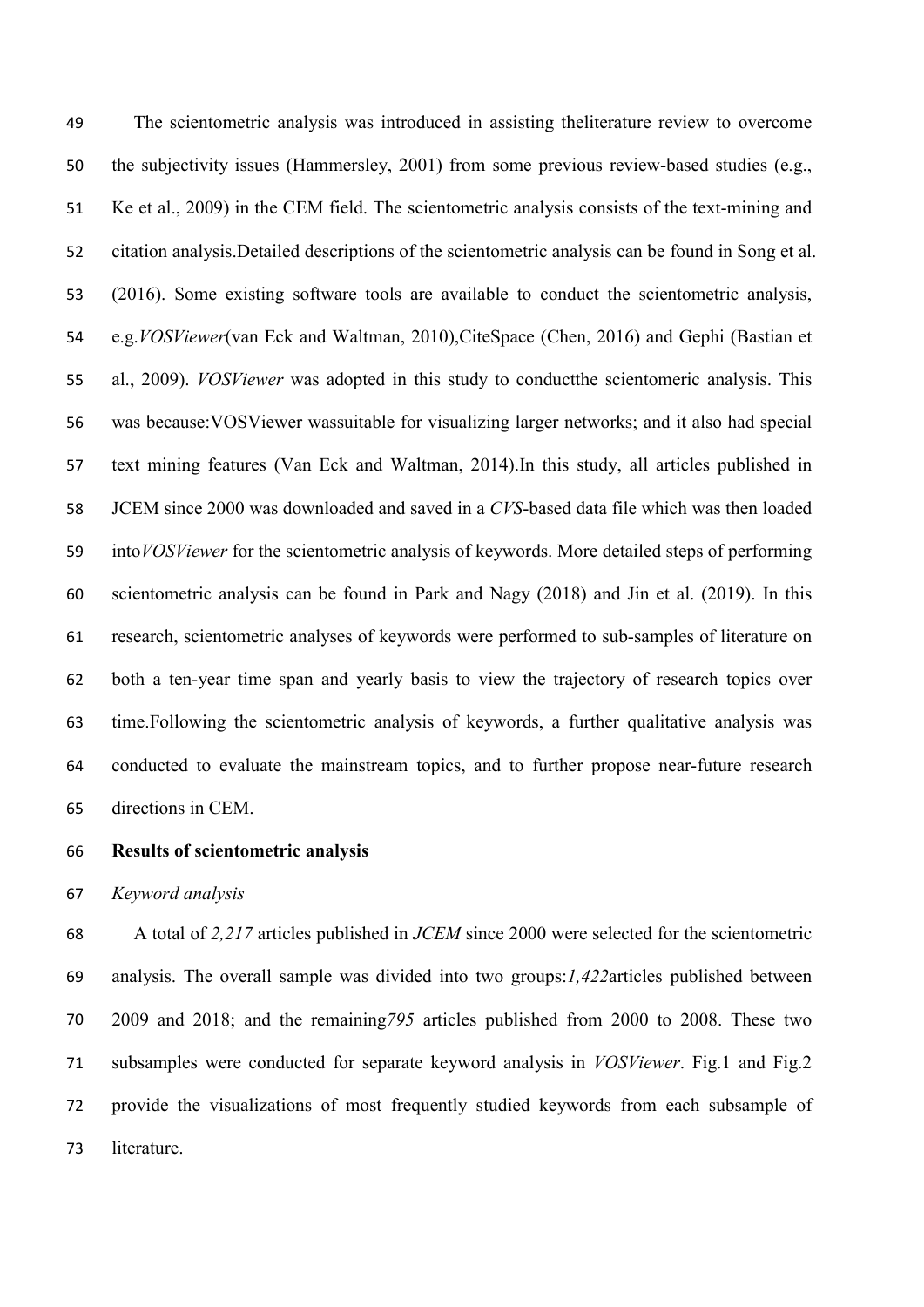#### 74 > The Shape Street Fig.1 here >  $\langle$  Insert Fig.1 here >

 It should be notedthat these keywords in both figures and the follow-up Table 1were generated after initial screening and treatment in *VOSViewer*. Basically, general keywords such as "construction management" or "construction" were removed. Keywords with the same semantic meanings, such as "Building Information Modeling" and "BIM" were combined as"BIM". Some other keywords, for instance, "delivery", "Design-Build (DB)", "Build-Operate-Transfer (BOT)", and "Public-Private-Partnership (PPP)"were not combined based on the fact that: project delivery methods cover a variety of different types, such as DB and Construction Management at Risk; and DB, BOT, PPP are different types of delivery methods.

 In both figures, the font and corresponding circle size represent the occurrence of the given keyword studied in the sample. There are also connection lines between keywords demonstrating their inter-relatedness. It can be seen in Fig.1 that followingkeywords represent the mainstream topics in *JCEM* publications: cost, scheduling, productivity, safety, and risk, which represent key measurements of construction project performance.These keywords are categorized into clusters and linked to each other through connection lines. For example, scheduling is often co-studied with CPM (i.e., critical path method), and the goal of scheduling is to achieve optimization, which could be achieved by adopting algorithm. Extending these key measurements of project performance such as cost and safety, further studies covered organizational issues, labor and personnel issues, contracting, procurement and project delivery method (e.g., Design-Build or DB). ICT (i.e., information and communication technology)and computer-aided applications in construction had gained some momentum during the first decade of 2000s. Fig.2shows the evolutionof main research topics in the last decade.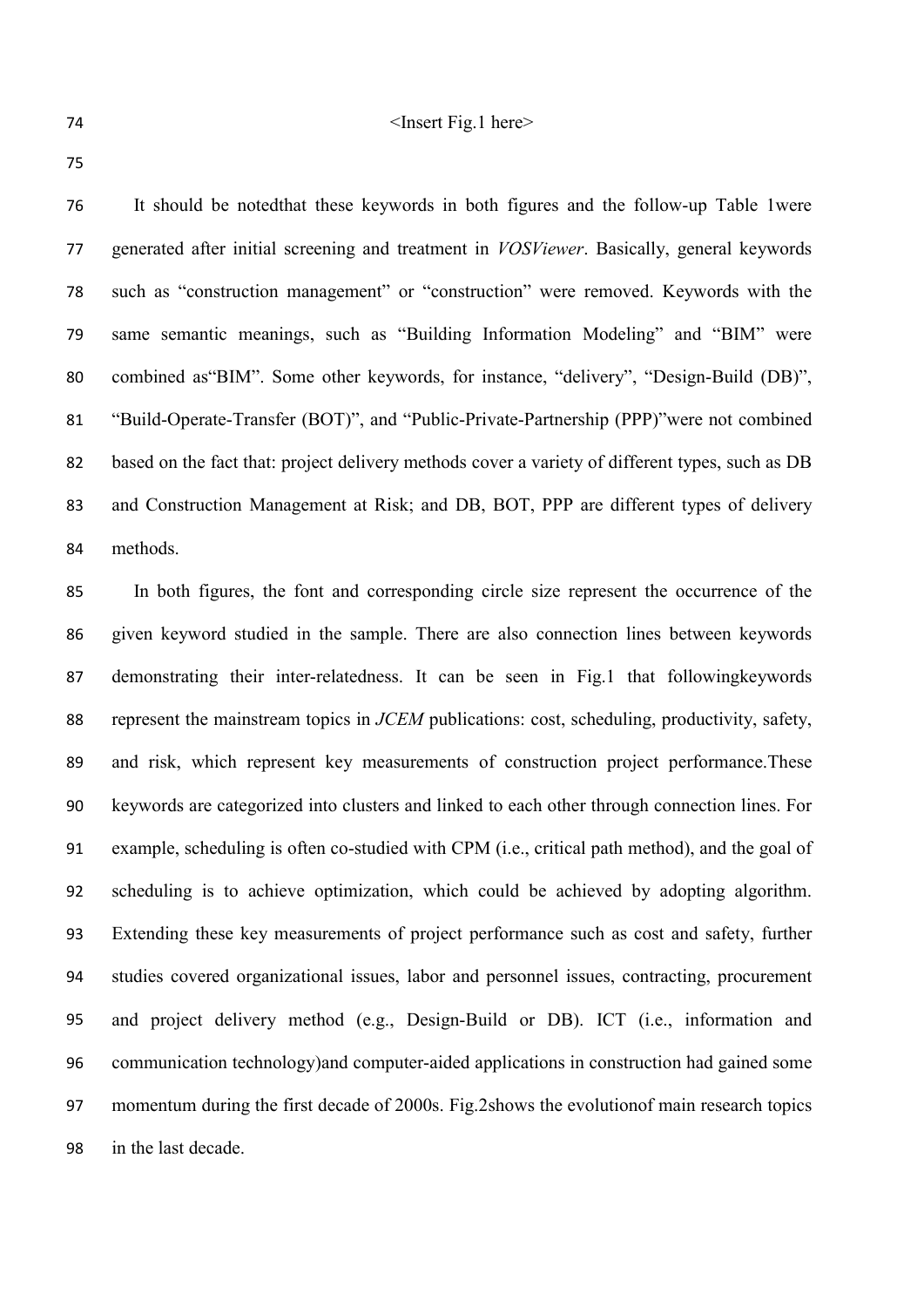# 99 > Sheet Fig.2 here >  $\langle$  Insert Fig.2 here >

 Compared to Fig.1, it can beinferred from Fig.2 that the major project performancemeasurements (e.g. cost, scheduling, productivity, and safety) remained the focus within theCEMcommunity. However, some emerging keywords could be identified, including materials and methods, planning, quantitative method, and BIM. Examples of materials & methods include material selection in the design stage to achieve sustainability (Lee, 2018) and innovative construction method (Zhang et al., 2017) to address site constraints and surrounding environment.Although ICT and computer applications hadbecomeone of the ongoing research topics before 2000 as discussed by Pietroforte and Stefani(2004), the methods or technologies applied have been updated. For example, automation has been studied in both of the two periods. However, algorithm, which was being frequently studied from 2000 to 2008, seems being updated by other various quantitative methods, e.g.,fuzzy multi-criteria decision-making (Xia et al., 2011). Besides, keywords such as organization as well aslabor and personnel show being studied more in the recent decade.A more quantitative summary of mainstream keywords from these two different time spans is provided in Table 1.

#### 115 Sinsert Table 1 here >

 Keywords in both time spans are listed in Table 1 following the ranking of occurrence. Table 1 displays the two main measurement items for each keyword, namely occurrence from the literature sample, and the average normalized citation. The latter measurement, introduced by van Eck and Waltman (2017), represents the normalized number of citations of a keyword by correcting the misinterpretation that older documents gain more time to receive citations. In this case, a higher average normalized citation means that the given keyword has a higher impact in the academic community by gaining more citations per year. It can be observed from Table 1 that the occurrence of keywords may not be correlated to its impact.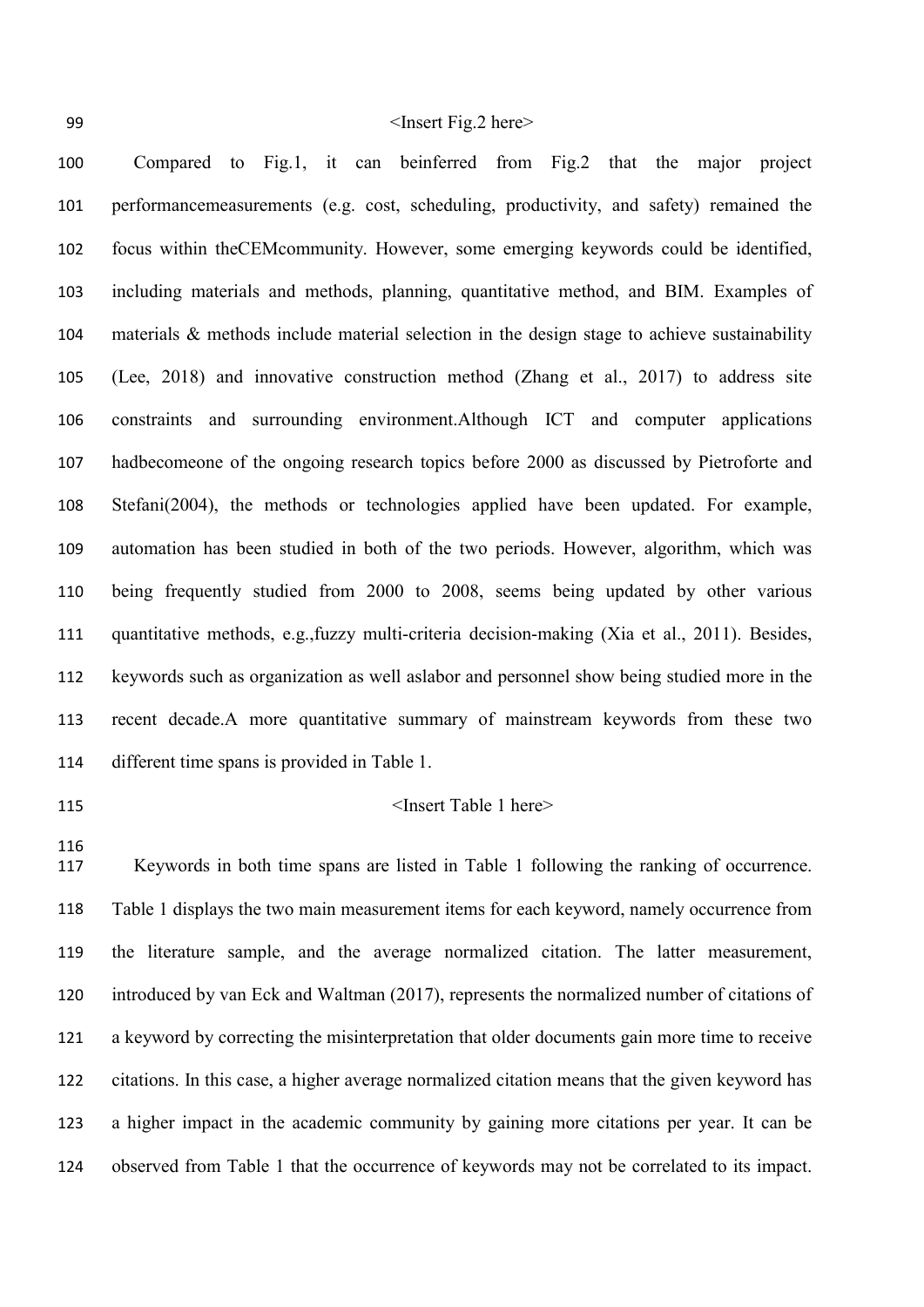For example, cost related issues remain the most frequently studied topic in both time spans, but keywords that had received the highest attention are *hazard* and *partnership* in the two subsamples respectively. An obvious difference between the two literature samples is the emerging topic of BIM, which receives the second highest average normalized citations in the recent decade. It can be observed that the main research topics summarized by Pietroforte and Stefani (2004) for articles published before 2000 were highly consistent with the studies published in *JCEM* after 2000. These include: IT applications, site and equipment, time scheduling, human resources management, project delivery systems, contractual issues, and technology development. However, somewhat opposite to Pietroforte and Stefani (2004)'s findings, the studies on project delivery methods (e.g., DB) showed a decreasing trend.On the contrary, studies related to IT applications in CEM have been increasing since 2000.

 The evolutionof mainstream research keywords since 2000 could be further disaggregatedinto yearly basis for further comparison (seeFig.3).

### 138 <Insert Fig.3 here>

 Fig.3 can be viewed in two directions. Horizontally, the Fig.3-a) and Fig.3-b) list top three keywords that are with highest occurrence and average normalized citation respectively. Vertically, the evolutionof yearly top-ranked keywords can be seen from 2000 to 2018. Fig.3 shows that these main performance indicators in construction management, including cost, 143 scheduling, contracting, personnel, and safety, remain the most widely studied topics cross all the years. Mathematical methods/modeling and strategic planning were more popular research methods in early 2000s. In more recent years, labor/personnel issueshave become more commonly studied topics.

*Qualitative analysis of research keywords*

 The visualization in Fig.1 and Fig.2, as well as the quantitative measurements of keywords' influencesin Table 1 indicated that the main themes classified by Pietroforte and Stefani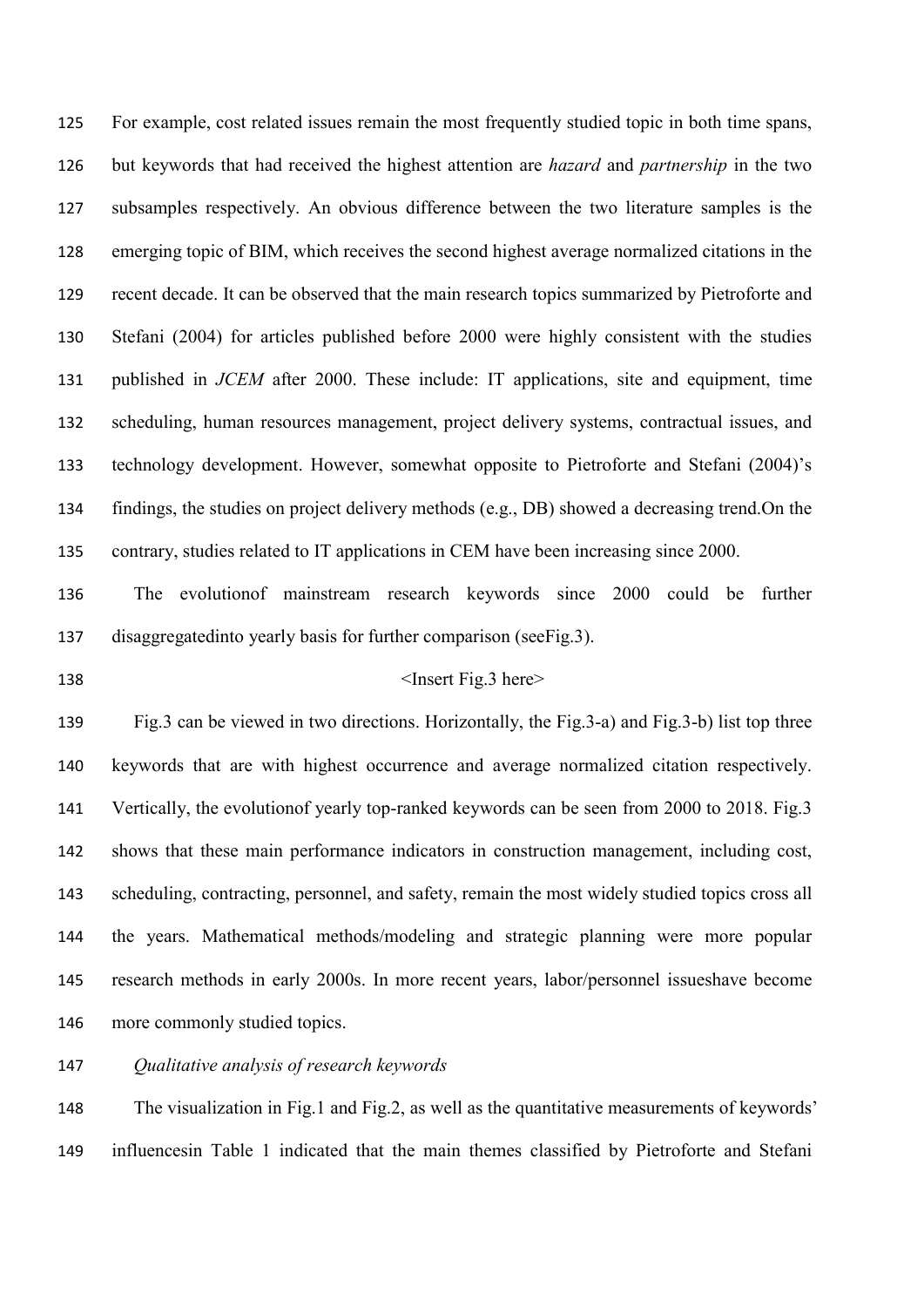(2004), (e.g. scheduling, cost, safety, and contracting)remained the same as most widely focused topics in the CEM field. A further qualitative analysis was hence conducted to compare the mainstream keywords between the two time periods. Based on the top-ranked mainstream topics in Table 1 (e.g., risk), Table 2 displays a qualitative comparison of typical studies published within the two different time spans.

# 155 <Insert Table 2>

 It can be found from Table 1 and Table 2 that the commonly studied topics remain unchanged in the recent decade. However, the approach or method has been evolving. For example, cost, schedule, and productivity, as three interrelated themes and major performance measurements of construction projects, remain the top-studied topics in the recent ten years. However, newresearchmethodsemerged. Specifically, prediction or control methods using probabilistic, stochastic system, or Monte Carlo simulation (Barraza and Bueno, 2007) can be frequently observedin literature published before 2009. But since 2009, a variety of quantitative methods such as data mining, machine learning, and model improvement (Adeleye et al., 2013) have become more widely applied. Similarly, the data analytics approach such as Bayesian Decision Tool (Gerassis et al., 2017) is gaining more application in construction safety research. Research in safety management has also shown the application of artificial intelligence and smart monitoring (Cho et al., 2018). It should be noticed that the topics studied from 2000 to 2008 may still be continuously studied in the more recent years, such as safety climate (Chen and Jin, 2013). The typical studies listed in the time span from 2009 to 2018 have disclosed some emerging research trends, such as applying data analytics(Bonham et al., 2017), web-based system involving BIM (Zhang et al., 2017), and newly developed modeling approach (e.g., Said and Lucko, 2016) in solving certain construction issues (e.g., site logistics). Finally, it is worth mentioning that these commonly studied topics are being integrated with emerging construction practices or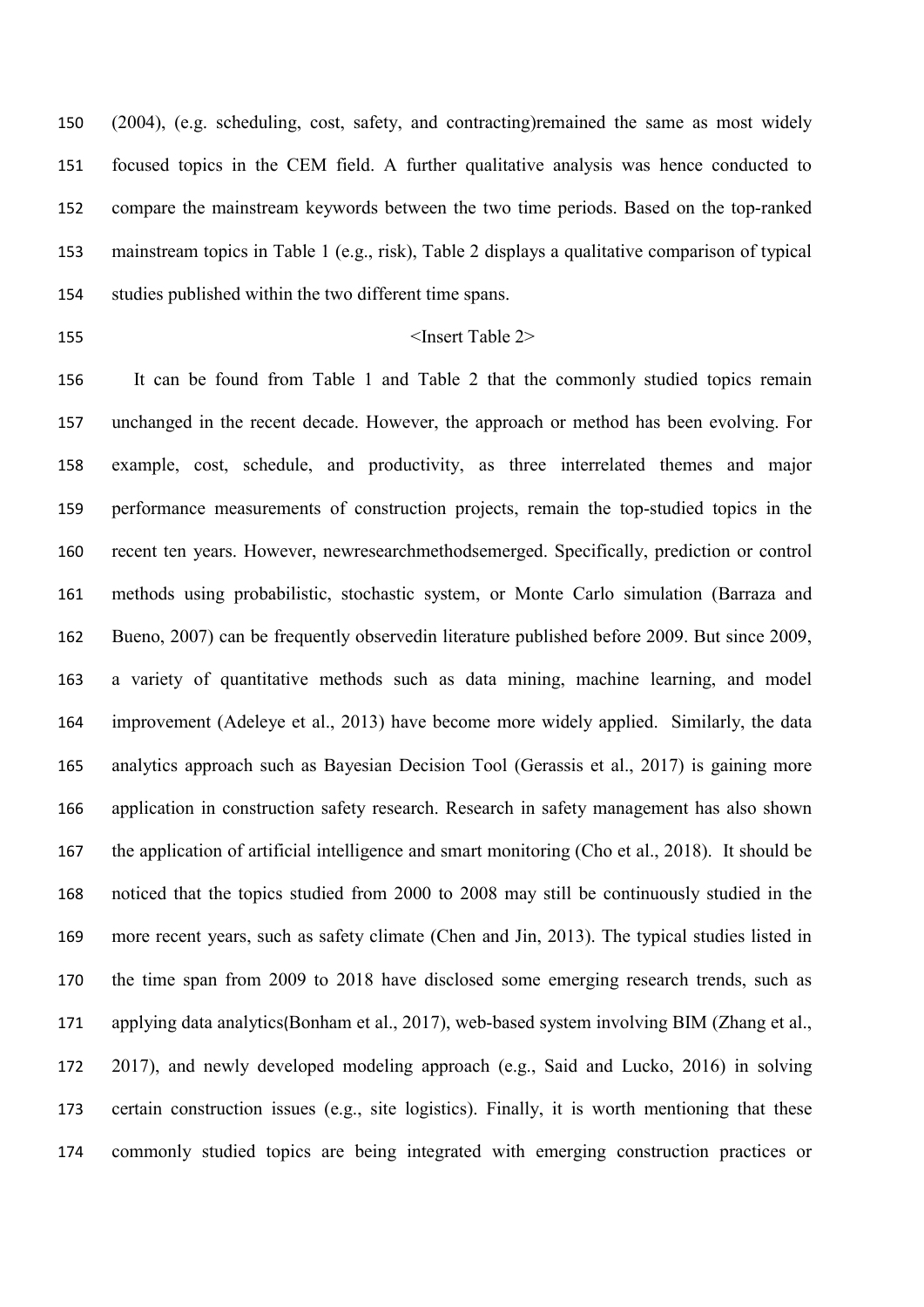#### **Conclusion**

 This review-based study focused on research topics covered in*Journal of Construction Engineering and Management*(*JCEM*) through a text-mining approach. It contributes to the academic community of CEM by continuing the prior literature review-based research through a text-mining-orientedscientometric method. A total of*2,217JCEM* articles published since 2000 was adopted as the whole literature sample. Through a comprehensive analysis of keywords by dividing the whole sample into two sub-samples according to publication year, the evolution of mainstream research topics was evaluated. Results showed that the conventional construction management themes (e.g., cost)were being integrated into newly emerging research techniques (e.g., data analytics). Overall, this study provides the overview of research topics in the CEM field, and leads into foreseeing the near-future research trends.

concepts. These include risk allocation in PPP projects (Shrestha et al., 2018), knowledge

management in BIM (Wu et al., 2018), and BIM for safety management (Kim et al., 2018).

 The scientometric review revealed that: (1) the main research subjects and most frequently studied themes in CEM remained generally consistent, including cost, scheduling, risk management, safety,and productivity related issues; (2) project delivery remained one of the main research themes in CEM realm. The difference between publicationswithin the recent decade and those before 2009 lied in the type of delivery methods, specifically:delivery methods including Design-Build and BOT (i.e., Build-Operate-Transfer) appeared to be more frequently studied over ten years ago, but in the recent decade partnership (such as PPP) has been gaining its momentum in the academic field; (3) unlike studies before 2009 which had largely focused on mathematical modelingor computer-aided design,a variety of quantitative methods and ICT application (e.g., BIM) are gaining the increased attention in the CEM field in the recent decade; (4) traditional topics such as safety, labor and personnel issues, and contracting continue being studied and have even gained more attention in CEM.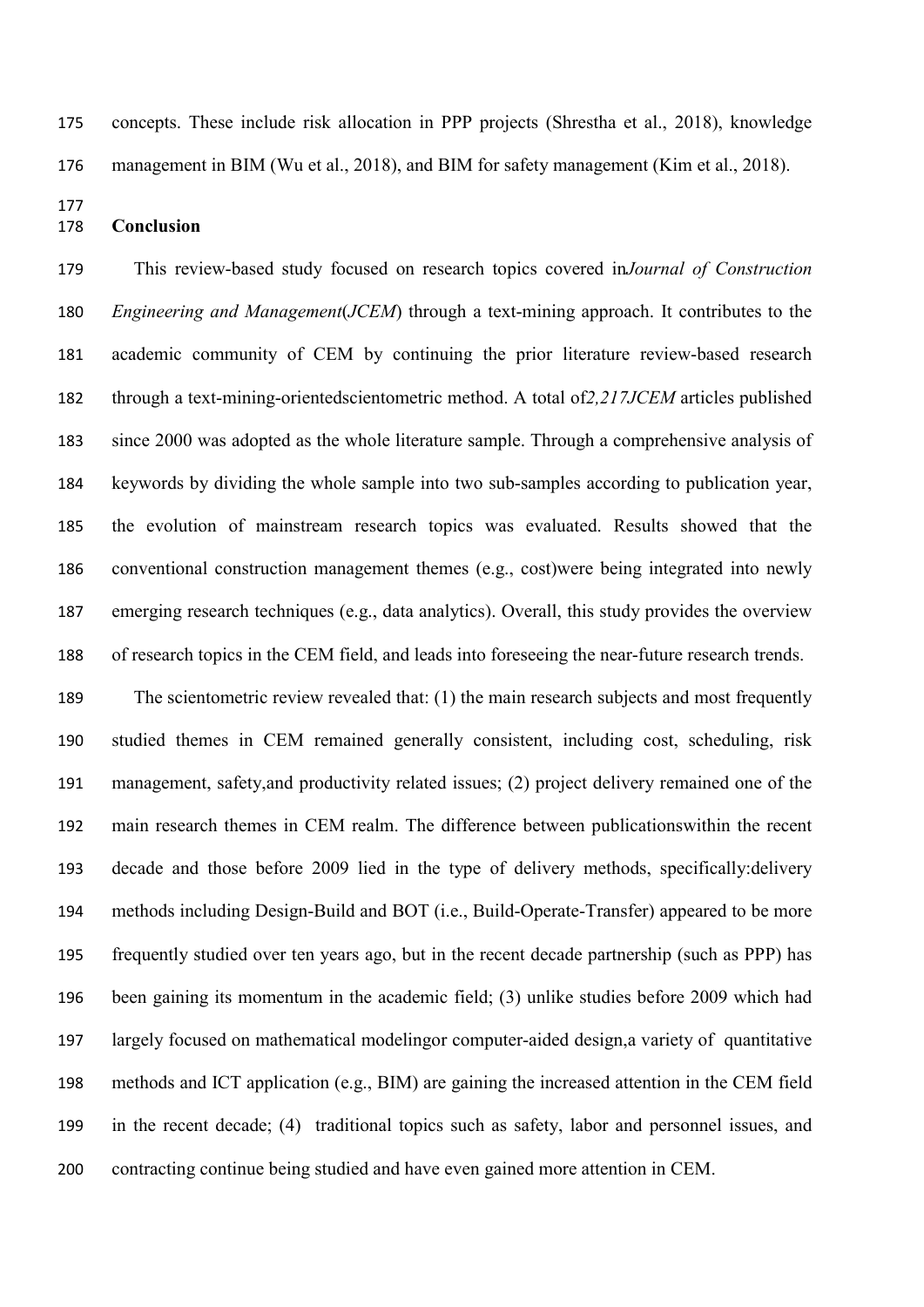Several research trends are hencehighlighted according to the quantitative and qualitative keyword analyses of the CEMtopics. These include: (1) applying a variety of data analyticsapproachesinto these everlasting management issues (e.g., safety, sustainability, and risk assessment);(2) upgrading and integration of information and communication technologies (e.g., database-driven and web-based system involving BIM) in various construction activities (e.g., site logistics) ; (3) integration of research topics between conventional themes andmore recently emerging topics, e.g.performance and organizational issues in PPP projects, as well as contracting and bidding system updates in BIM-oriented

projects..

# **Data Availability Statement**

- Data generated or analyzed during the study are available from the corresponding author
- 212 by request.

# **References**

- Aboulezz, M.A. (2003). "Mapping the construction engineering and management discipline." Master Thesis, Worcester Polytechnic Institute.
- Adeleye, T., Huang, M., Huang, Z., and Sun, L. (2013). "Predicting loss for large construction companies." *J. Constr. Eng. Manage.,* 139(9), 1224-1236.
- Allison, L., and Kaminsky, J. (2017). "Safety communication networks: Females in small work crews." *J. Constr. Eng. Manage.,* 143(8).
- Ammar, M., Zayed, T., and Moselhi, O. (2013). "Fuzzy-based life-cycle cost model for decision making under subjectivity." *J. Constr. Eng. Manage.,* 139(5), 556-563.
- ASCE Library (2018). "Journal of Construction Engineering and Management." Available via [https://ascelibrary.org/page/jcemd4/editorialboard](https://ascelibrary.org/page/jcemd4/editorialboard.).Accessed on October 24th 2018.
- Barraza, G. A., and Bueno, R. A. (2007). "Probabilistic control of project performance using control limit curves." *J. Constr. Eng. Manage.,* 133(12), 957-965.
- Bastian, M., Heymann, S., Jacomy, M., 2009. Gephi: an open source software for exploring and manipulating networks. International AAAI Conference on Weblogs and Social Media.
- Beheiry, S. M. A., Chong, W. K., and Haas, C. T. (2006). "Examining the business impact of owner commitment to sustainability." *J. Constr. Eng. Manage.,* 132(4), 384-392.
- 231 Bonham, D. R., Goodrum, P. M., Littlejohn, R., and Albattah, M. A. (2017). "Application of data mining techniques to quantify the relative influence of design and installation characteristics on labor productivity." *J. Constr. Eng. Manage.,* 143(8),04017052.
- Bynum, P., Issa, R. R. A., and Olbina, S. (2013). "Building information modeling in support of sustainable design and construction." *J. Constr. Eng. Manage.,*139(1), 24-34.
- Carter, G., and Smith, S. D. (2006). "Safety hazard identification on construction projects." *J. Constr. Eng. Manage.,* 132(2), 197-205.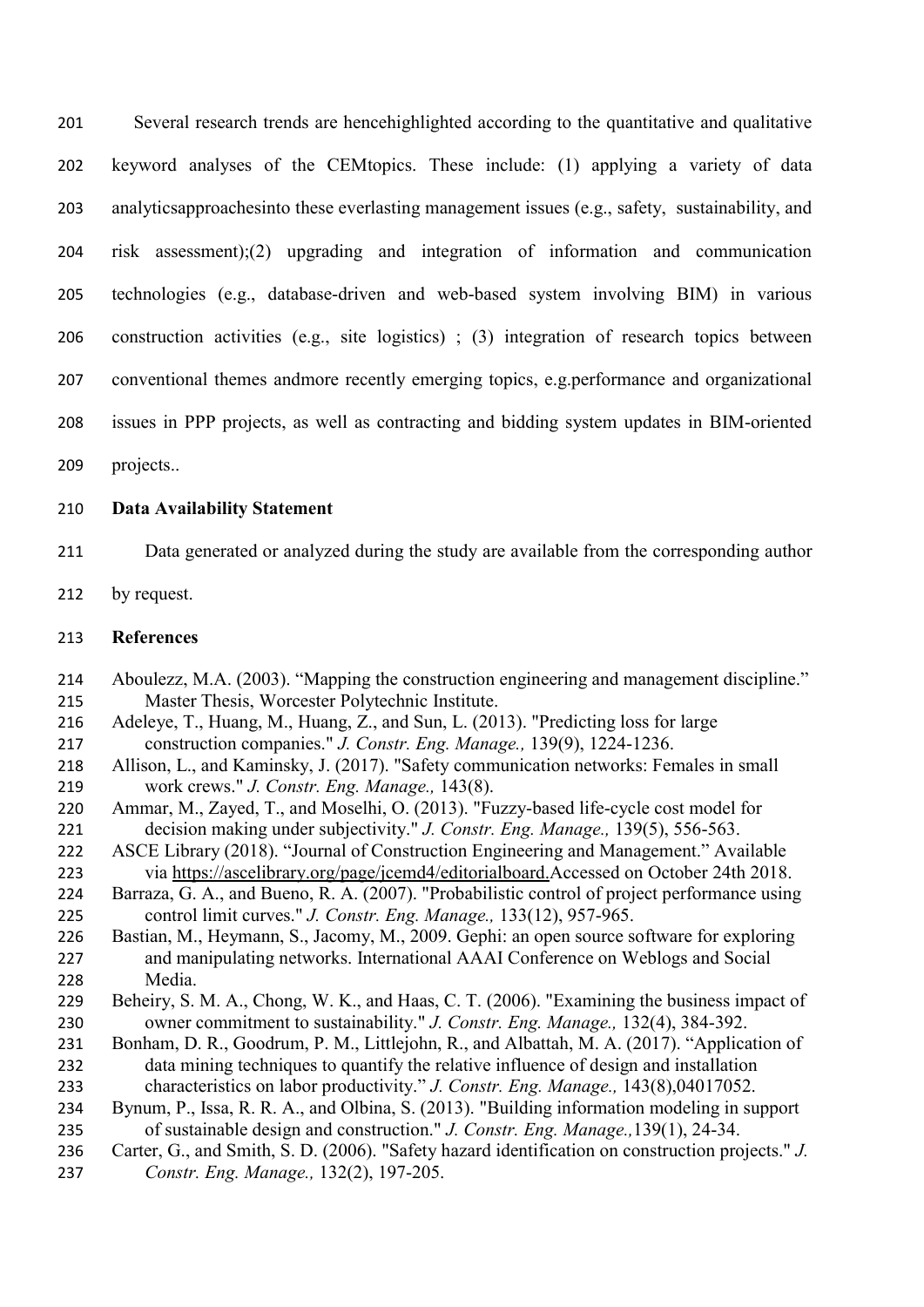- Chan, W. T., Chen, C., Messner, J. I., and Chua, D. K. H. (2005). "Interface management for China's build-operate-transfer projects." *J. Constr. Eng. Manage.,* 131(6), 645-655.
- Chau, K. W., Anson, M., and Zhang, J. P. (2004). "Four-dimensional visualization of construction scheduling and site utilization."*J. Constr. Eng. Manage.,* 130(4), 598-606.
- Chen, C., 2016. CiteSpace: Visualizing Patterns and Trends in Scientific Literature. Available via <http://cluster.cis.drexel.edu/~cchen/citespace/>, accessed on Feb. 6th, 2018.
- Chen, Q., and Jin, R. (2013). "Multilevel safety culture and climate survey for assessing new safety Program." *J. Constr. Eng. Manage.,*139(7), 805-817.
- Cho, C., Kim, K., Park, J., and Cho, Y. K. (2018). "Data-Driven Monitoring System for Preventing the Collapse of Scaffolding Structures." *J. Constr. Eng. Manage.,* 144(8).
- Fang, D., Chen, Y., and Wong, L. (2006). "Safety climate in construction industry: A case study in Hong Kong." *J. Constr. Eng. Manage.,* 132(6), 573-584.
- Gerassis, S., Martín, J. E., García, J. T., Saavedra, A., and Taboada, J. (2017). "Bayesian Decision Tool for the Analysis of Occupational Accidents in the Construction of Embankments." *J. Constr. Eng. Manage.,* 143(2).
- Ham, N., Moon, S., Kim, J. H., and Kim, J. J. (2018). "Economic Analysis of Design Errors in BIM-Based High-Rise Construction Projects: Case Study of Haeundae L Project." *J. Constr. Eng. Manage.,*144(6).
- Hammersley, M., 2001. On 'systematic' reviews of research literatures: a 'narrative' response to Evans &Benefield, Br. Educ. Res. J. 27 (5), 543–554.
- Hanna, A. S., Chang, C. K., Lackney, J. A., and Sullivan, K. T. (2007). "Impact of overmanning on mechanical and sheet metal labor productivity." *J. Constr. Eng. Manage.,* 133(1), 22-28.
- Jin, R., Yuan, H., Chen, Q. (2019). "Science mapping approach to assisting the review of construction and demolition waste management research published between 2009 and 2018."*Resour. Conserv. Recycl.*,140, 175-188.
- Kale, S., and Arditi, D. (2005). "Diffusion of computer aided design technology in architectural design practice." *J. Constr. Eng. Manage.,* 131(10), 1135-1141.
- Kamardeen, I., and Sunindijo, R. Y. (2017). "Personal Characteristics Moderate Work Stress in Construction Professionals." *J. Constr. Eng. Manage.,* 143(10).
- Kang, Y., O'Brien, W. J., Thomas, S., and Chapman, R. E. (2008). "Impact of information technologies on performance: Cross study comparison." *J. Constr. Eng. Manage.,*134(11), 852-863.
- Ke, Y., Wang, S., Chan, A.P.C., and Cheung, E. (2009). "Research trend of public-private partnership in construction journals."*J. Constr. Eng. Manage.,* 135(10), 1076-1086.
- Kim, K., Cho, Y., and Kim, K. (2018). "BIM-Driven Automated Decision Support System for Safety Planning of Temporary Structures." *J. Constr. Eng. Manage.,* 144(8).
- Lee, D. E., and Arditi, D. (2006). "Total quality performance of design/build firms using quality function deployment." *J. Constr. Eng. Manage.,* 132(1), 49-57.
- Lee, J.S. (2018). "Value Engineering for Defect Prevention on Building Façade."*J. Constr.Eng.Manage.*144(8).
- Lingard, H., Brown, K., Bradley, L., Bailey, C., and Townsend, K. (2007). "Improving employees' work-life balance in the construction industry: Project alliance case study." *J. Constr. Eng. Manage.,* 133(10), 807-815.
- Liu, J., and Lu, M. (2018). "Constraint Programming Approach to Optimizing Project Schedules under Material Logistics and Crew Availability Constraints." *J. Constr. Eng. Manage.,* 144(7).
- Mahalingam, A. (2010). "PPP experiences in indian cities: Barriers, enablers, and the way forward." *J. Constr. Eng. Manage.,* 136(4), 419-429.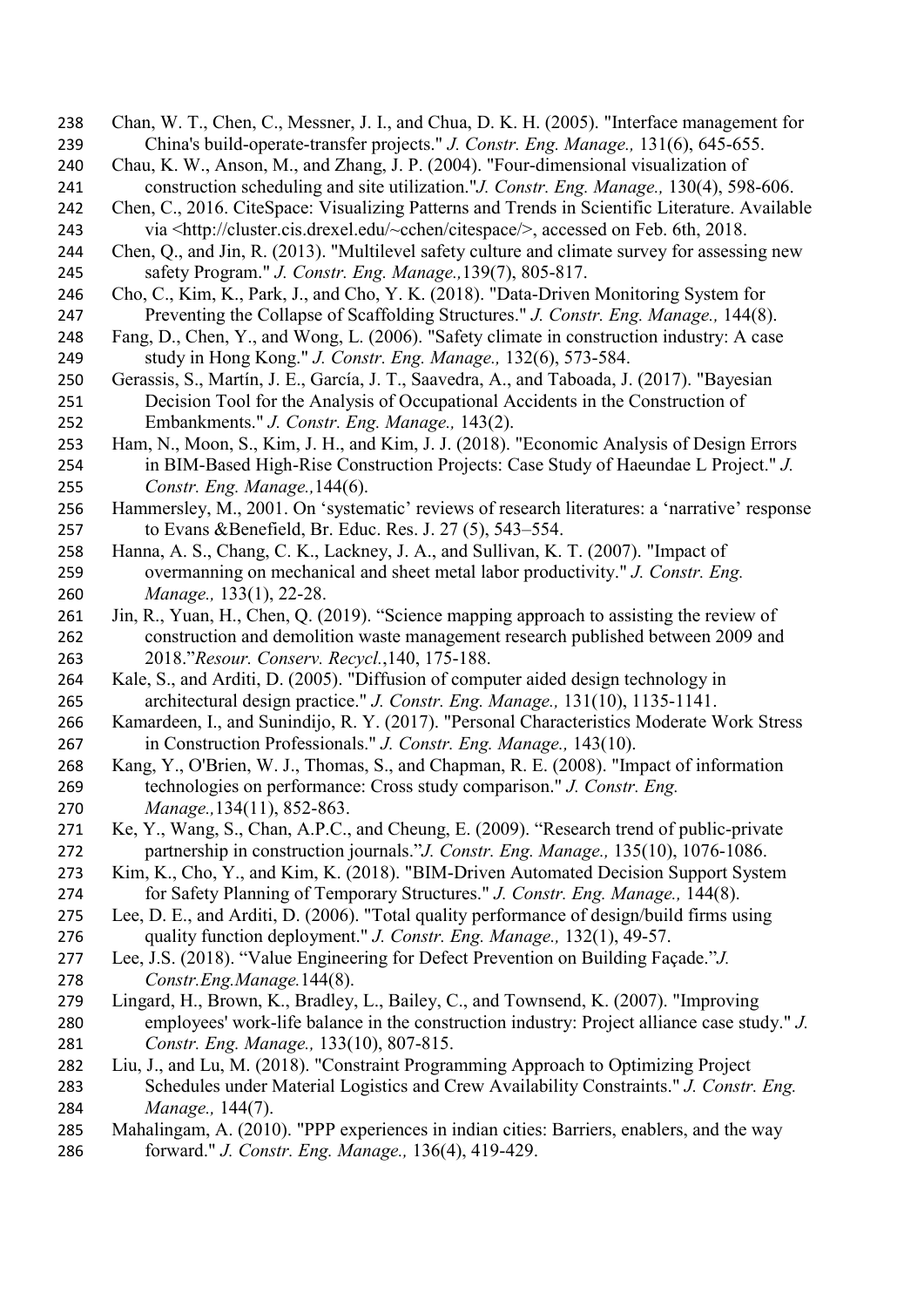- Mani, N., Kisi, K. P., Rojas, E. M., and Foster, E. T. (2017). "Estimating Construction Labor Productivity Frontier: Pilot Study." *J. Constr. Eng. Manage.,* 143(10).
- Mazher, K. M., Chan, A. P. C., Zahoor, H., Khan, M. I., and Ameyaw, E. E. (2018). "Fuzzy Integral-Based Risk-Assessment Approach for Public-Private Partnership Infrastructure Projects."*J. Constr. Eng. Manage.,* 144(12).
- Moussourakis, J., and Haksever, C. (2004). "Flexible model for time/cost tradeoff problem." *J. Constr. Eng. Manage.,* 130(3), 307-314.
- Nassar, K. M., Gunnarsson, H. G., and Hegab, M. Y. (2005). "Using Weibull analysis for evaluation of cost and schedule performance." *J. Constr. Eng. Manage.,*131(12), 1257- 1262.
- Nassar, K. M., Nassar, W. M., and Hegab, M. Y. (2005). "Evaluating cost overruns of asphalt paving project using statistical process control methods." *J. Constr. Eng. Manage.,* 131(11), 1173-1178.
- Park, J.Y., and Nagy, Z.(2018). "Comprehensive analysis of the relationship between thermal comfort and building control research - A data-driven literature review."*Renewable. Sustainable. Energy. Rev.* 82, 2664-2679.
- Pietroforte, R., and Stefani, T.P. (2004). "ASCE journal of construction engineering and management: Review of the years 1983-2000."*J. Constr. Eng. Manage.* 130(3), 440-448.
- Russell, J. S., Hanna, A., Bank, L. C., and Shapira, A. (2007). "Education in construction engineering and management built on tradition: Blueprint for tomorrow." *J. Constr. Eng. Manage.,* 133(9), 661-668.
- Said, H. M. M., and Lucko, G. (2016). "Float types in construction spatial scheduling." *J. Constr. Eng. Manage.,* 142(12), 04016077.
- Senouci, A. B., and Eldin, N. N. (2004). "Use of genetic algorithms in resource scheduling of construction projects." *J. Constr. Eng. Manage.,* 130(6), 869-877.
- Shrestha, A., Chan, T. K., Aibinu, A. A., Chen, C., and Martek, I. (2018). "Risk Allocation Inefficiencies in Chinese PPP Water Projects." *J. Constr. Eng. Manage.,* 144(4).
- Song, J., H. Zhang., W. Dong., 2016. A review of emerging trends in global PPP research, analysis and visualization. Scientometrics. 107(3), 1111-1147.
- Spielholz, P., Davis, G., and Griffith, J. (2006). "Physical risk factors and controls for musculoskeletal disorders in construction trades." *J. Constr. Eng. Manage.,* 132(10), 1059-1068.
- van Eck, N.J., and Waltman, L. (2010). "Software survey: VOSviewer, a computer program for bibliometric mapping."*Scientometrics.* 84(2), 523-538.
- Van Eck, N.J., and Waltman, L.(2014). "Visualizing bibliometric networks." . In Y. Ding, R. Rousseau, & D. Wolfram (Eds.), Measuring scholarly impact: Methods and practice, 285–320.
- van Eck, N.J., and Waltman, L. (2017). "VOSviewer Manual. Manual for VOSviewer version 1.6.6.
- Wu, W., Mayo, G., McCuen, T. L., Issa, R. R. A., and Smith, D. K. (2018). "Building Information Modeling Body of Knowledge. II: Consensus Building and Use Cases." *J. Constr. Eng. Manage.,* 144(8).
- Xia, B., Chan, A.P.C., and Yeung, J.F.Y. (2011). "Developing a fuzzy multicriteria decision- making model for selecting design-build operational variations."*J. Constr. Eng.Manage.,*  137(12), 1176-1184.
- Wang, H.Zhang, Z.J., Li, M.G., Chen, J.J., Wang, J.H., and Zeng, F.Y. (2017). "Innovative
- Construction Method for Oversized Excavations with Bipartition Walls."*J. Constr. Eng. Manage.* 143(8).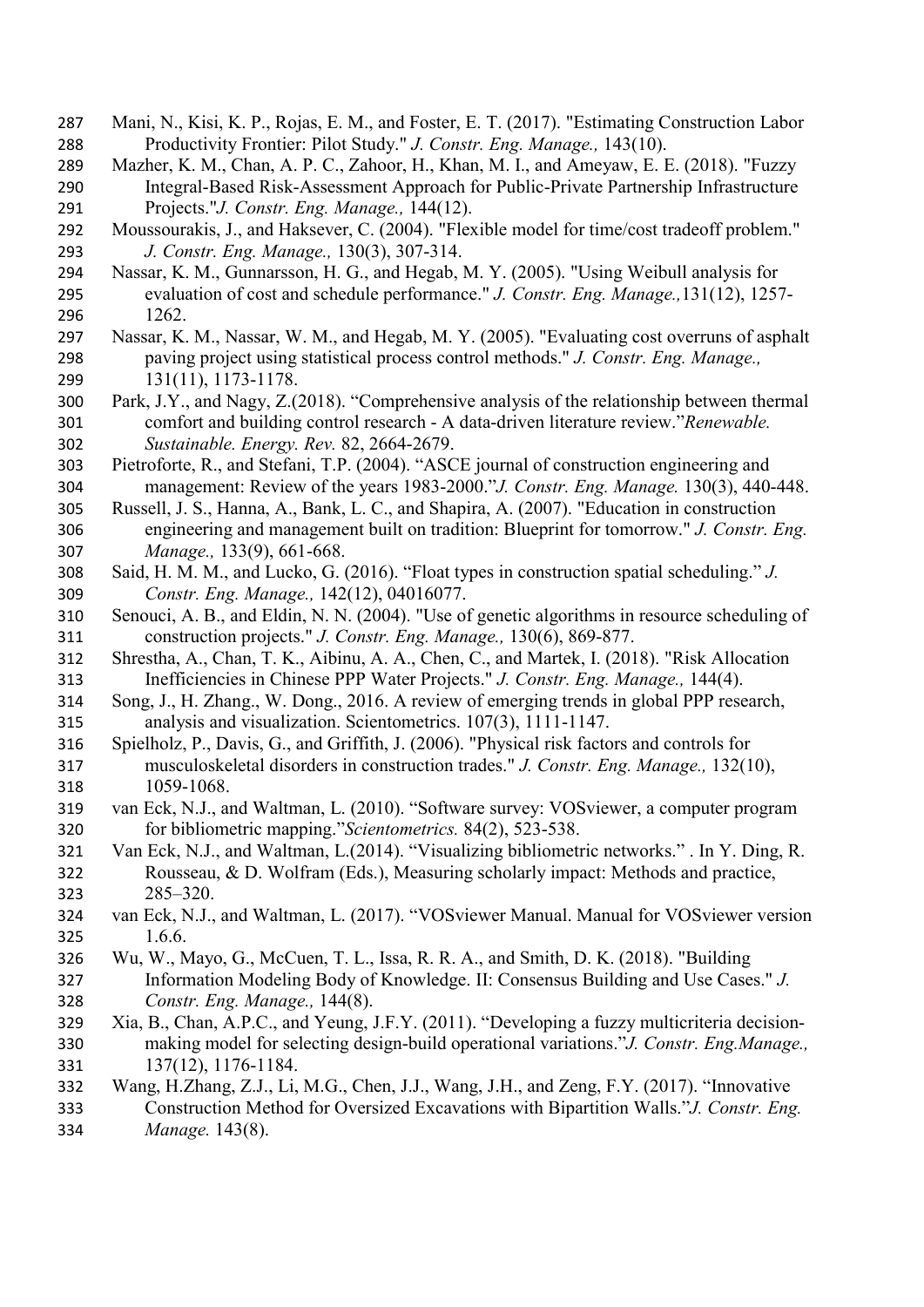| 335<br>336 | Zhao, T., Liu, W., Zhang, L., and Zhou, W. (2018). "Cluster Analysis of Risk Factors from<br>Near-Miss and Accident Reports in Tunneling Excavation." J. Constr. Eng.Manage., |
|------------|-------------------------------------------------------------------------------------------------------------------------------------------------------------------------------|
| 337        | $144(6)$ .                                                                                                                                                                    |
| 338        | Zhang, S., Pan, F., Wang, C., and Sun, Y. (2017). "BIM-Based Collaboration Platform for the                                                                                   |
| 339        | Management of EPC Projects in Hydropower Engineering." J. Constr. Eng.Manage.,                                                                                                |
|            | 143(12), 04017087.                                                                                                                                                            |
| 340        |                                                                                                                                                                               |
| 341        |                                                                                                                                                                               |
| 342        |                                                                                                                                                                               |
| 343        |                                                                                                                                                                               |
| 344        |                                                                                                                                                                               |
| 345        |                                                                                                                                                                               |
| 346        |                                                                                                                                                                               |
| 347        |                                                                                                                                                                               |
| 348        |                                                                                                                                                                               |
| 349        |                                                                                                                                                                               |
| 350        |                                                                                                                                                                               |
| 351        |                                                                                                                                                                               |
| 352        |                                                                                                                                                                               |
| 353        |                                                                                                                                                                               |
| 354        |                                                                                                                                                                               |
| 355        |                                                                                                                                                                               |
| 356        |                                                                                                                                                                               |
| 357        |                                                                                                                                                                               |
| 358        |                                                                                                                                                                               |
| 359        |                                                                                                                                                                               |
| 360        |                                                                                                                                                                               |
| 361        |                                                                                                                                                                               |
| 362        |                                                                                                                                                                               |
| 363        |                                                                                                                                                                               |
| 364        |                                                                                                                                                                               |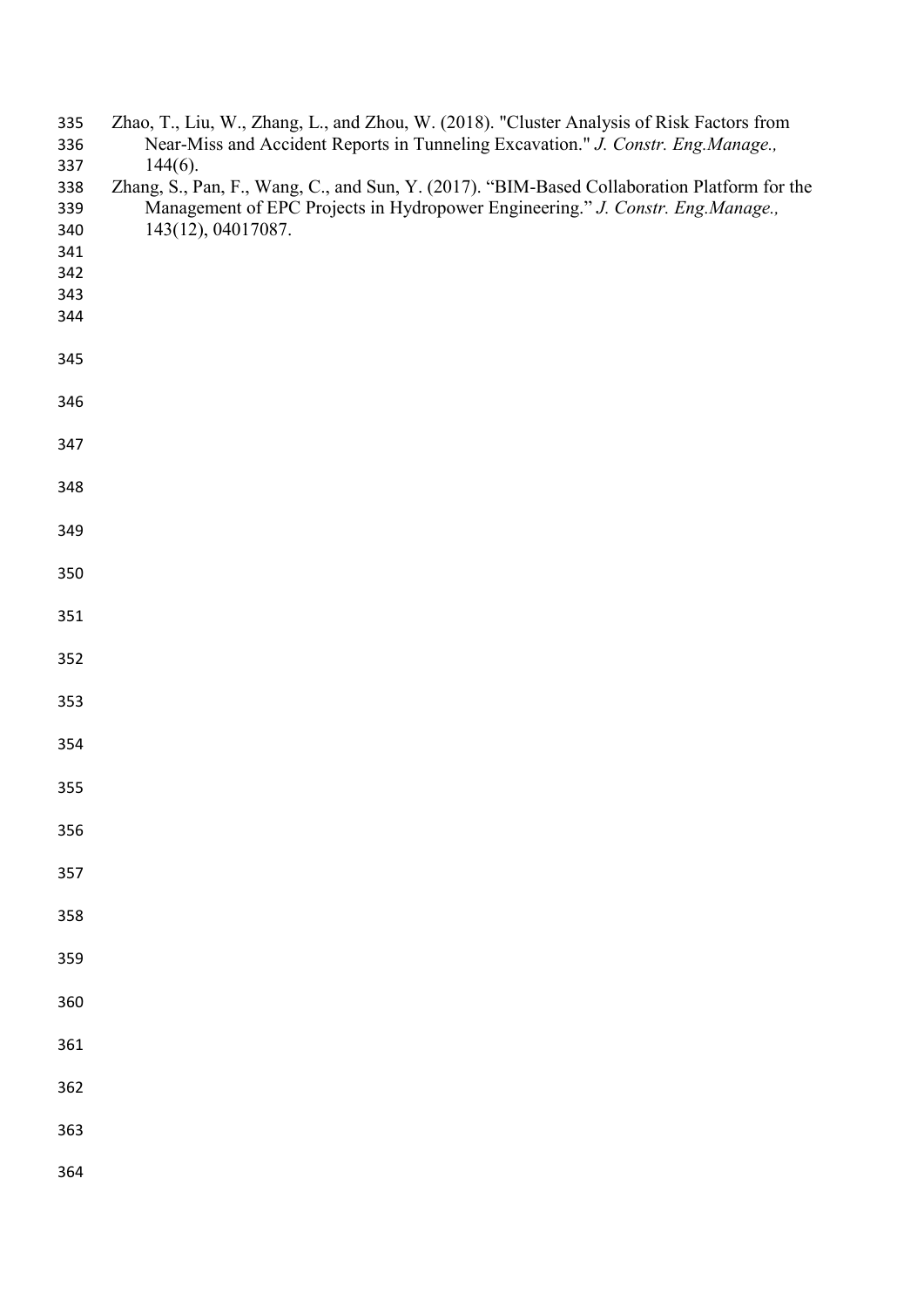| Keywords studied in the article sample from<br>2000 to 2009 |            |                                    | Keywords studied in the article sample<br>from 2009 to 2018 |            |                                    |
|-------------------------------------------------------------|------------|------------------------------------|-------------------------------------------------------------|------------|------------------------------------|
| <b>Keyword</b>                                              | Occurrence | Average<br>normalized<br>citations | <b>Keyword</b>                                              | Occurrence | Average<br>normalized<br>citations |
| Cost                                                        | 82         | 1.06                               | Cost                                                        | 144        | 0.80                               |
| Scheduling                                                  | 82         | 1.01                               | Planning                                                    | 123        | 1.10                               |
| Productivity                                                | 67         | 0.89                               | Safety                                                      | 123        | 1.58                               |
| <b>ICT</b>                                                  | 55         | 0.91                               | Laborand<br>Personnel                                       | 122        | 1.23                               |
| Contractor                                                  | 51         | 0.99                               | Contracting                                                 | 96         | 1.06                               |
| Infrastructure                                              | 48         | 1.05                               | Risk                                                        | 92         | 1.27                               |
| Safety                                                      | 48         | 1.18                               | Quantitative                                                | 82         | 0.94                               |
| <b>Risk</b>                                                 | 47         | 1.29                               | Organization                                                | 76         | 1.07                               |
| Simulation                                                  | 47         | 0.93                               | Productivity                                                | 75         | 1.00                               |
| Computer Aid                                                | 44         | 0.95                               | <b>ICT</b>                                                  | 68         | 1.51                               |
| Decision Making                                             | 43         | 1.04                               | Scheduling                                                  | 65         | 0.79                               |
| Optimization                                                | 40         | 1.06                               | Materials &<br>Methods                                      | 56         | 0.79                               |
| Contracting                                                 | 37         | 1.19                               | Infrastructure                                              | 53         | 1.13                               |
| Algorithm                                                   | 27         | 1.41                               | Sustainability                                              | 53         | 1.34                               |
| Model                                                       | 27         | 0.85                               | Simulation                                                  | 51         | 0.88                               |
| Performance                                                 | 27         | 1.10                               | Optimization                                                | 47         | 0.91                               |
| Bidding                                                     | 26         | 0.90                               | <b>BIM</b>                                                  | 44         | 2.14                               |
| Partnership                                                 | 24         | 2.09                               | Performance                                                 | 39         | 1.12                               |
| Finance                                                     | 23         | 1.26                               | Contractor                                                  | 34         | 1.08                               |
| Case Study                                                  | 22         | 0.88                               | Decision Making                                             | 30         | 0.96                               |
| Equipment                                                   | 22         | 0.73                               | China                                                       | 29         | 1.41                               |
| <b>Fuzzy Set</b>                                            | 22         | 1.13                               | <b>Fuzzy Set</b>                                            | 27         | 0.95                               |
| <b>HK</b>                                                   | 20         | 1.69                               | Workers                                                     | 27         | 1.17                               |
| Quality                                                     | 19         | 0.66                               | Quality                                                     | 23         | 0.67                               |
| China                                                       | 17         | 1.37                               | Case Study                                                  | 22         | 0.91                               |
| Delivery                                                    | 17         | 1.41                               | Forecasting                                                 | 21         | 0.67                               |
| Labor and<br>Personnel                                      | 16         | 0.78                               | Procurement                                                 | 21         | 0.94                               |
| <b>Sites</b>                                                | 16         | 1.42                               | Regression<br>analysis                                      | 21         | 0.69                               |
| Time                                                        | 16         | 1.12                               | Equipment                                                   | 20         | 0.80                               |
| Workers                                                     | 16         | 0.78                               | Knowledge<br>management                                     | 20         | 0.90                               |
| <b>BOT</b>                                                  | 15         | 1.44                               | Project Delivery                                            | 20         | 0.90                               |
| Claim                                                       | 15         | 0.63                               | <b>Bidding</b>                                              | 19         | 0.83                               |
| Constructability                                            | 15         | 0.62                               | HK                                                          | 19         | 0.97                               |
| <b>CPM</b>                                                  | 15         | 0.76                               | Companies                                                   | 17         | 1.05                               |
| Delay                                                       | 15         | 1.23                               | Innovation                                                  | 17         | 0.87                               |
| Automation                                                  | 14         | 0.78                               | PPP                                                         | 17         | 1.14                               |
|                                                             |            |                                    |                                                             |            |                                    |

365 Table 1. Quantitative analysis of keywords studied in the two literature samples from *JCEM*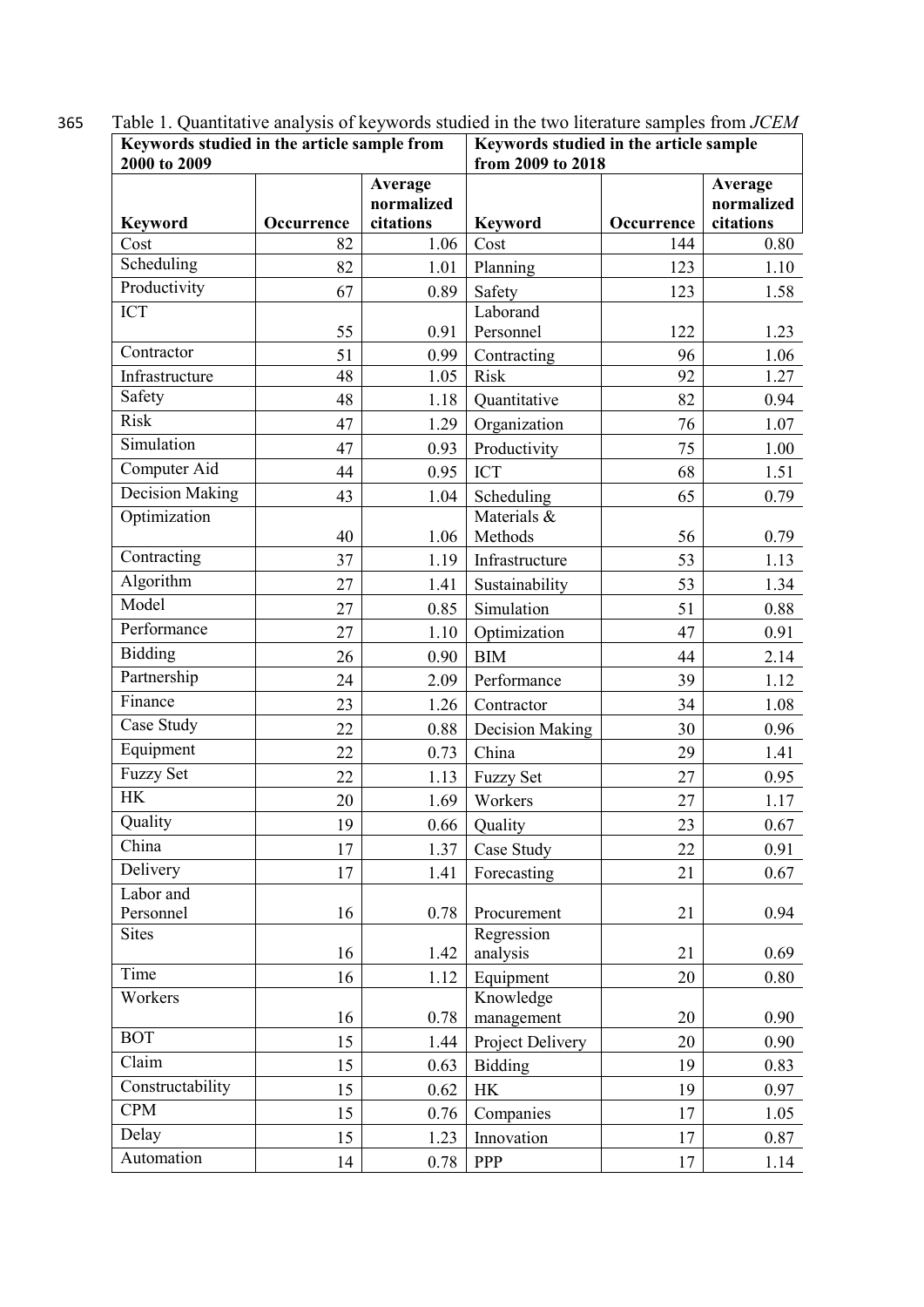| Data Collection        | 14 | 1.25 | Australia              | 15 | 1.43 |
|------------------------|----|------|------------------------|----|------|
| <b>Neural Networks</b> | 14 | 0.85 | Communication          | 15 | 1.38 |
| Prediction             | 14 | 0.96 | Partnership            | 15 | 1.62 |
| Innovation             | 13 | 0.98 | <b>Sites</b>           | 15 | 1.57 |
| Materials              | 13 | 1.24 | <b>Statistics</b>      | 15 | 0.85 |
| Resource               | 13 | 0.87 | Accident               | 14 | 1.13 |
| Data Analysis          | 12 | 0.70 | <b>SEM</b>             | 14 | 1.63 |
| DB                     | 12 | 1.34 | Claim                  | 13 | 0.50 |
| Design                 | 12 | 1.02 | Design                 | 13 | 1.78 |
| Education              | 12 | 0.51 | Dispute                | 13 | 0.46 |
| Methods                | 12 | 0.96 | Materials              | 13 | 0.63 |
| Accident               | 11 | 1.60 | DB                     | 12 | 0.89 |
| Dispute                | 11 | 0.97 | Automation             | 11 | 0.79 |
| International          | 11 | 1.40 | Rework                 | 11 | 1.68 |
| Estimate               | 10 | 0.82 | Hazard                 | 10 | 2.38 |
| Evaluation             | 10 | 1.00 | Methods                | 10 | 0.80 |
| Knowledge              |    |      |                        |    |      |
| management             | 10 | 1.11 | <b>Neural Networks</b> | 10 | 0.57 |
| Overseas               | 10 | 1.30 | Private Sector         | 10 | 1.76 |

366 Note: keywords with semantically consist meanings have been combined, for example, BIM and Building

367 Information Modeling.

368

369

370

371

372

373

374

375

376

377

378

379

380

381

382

383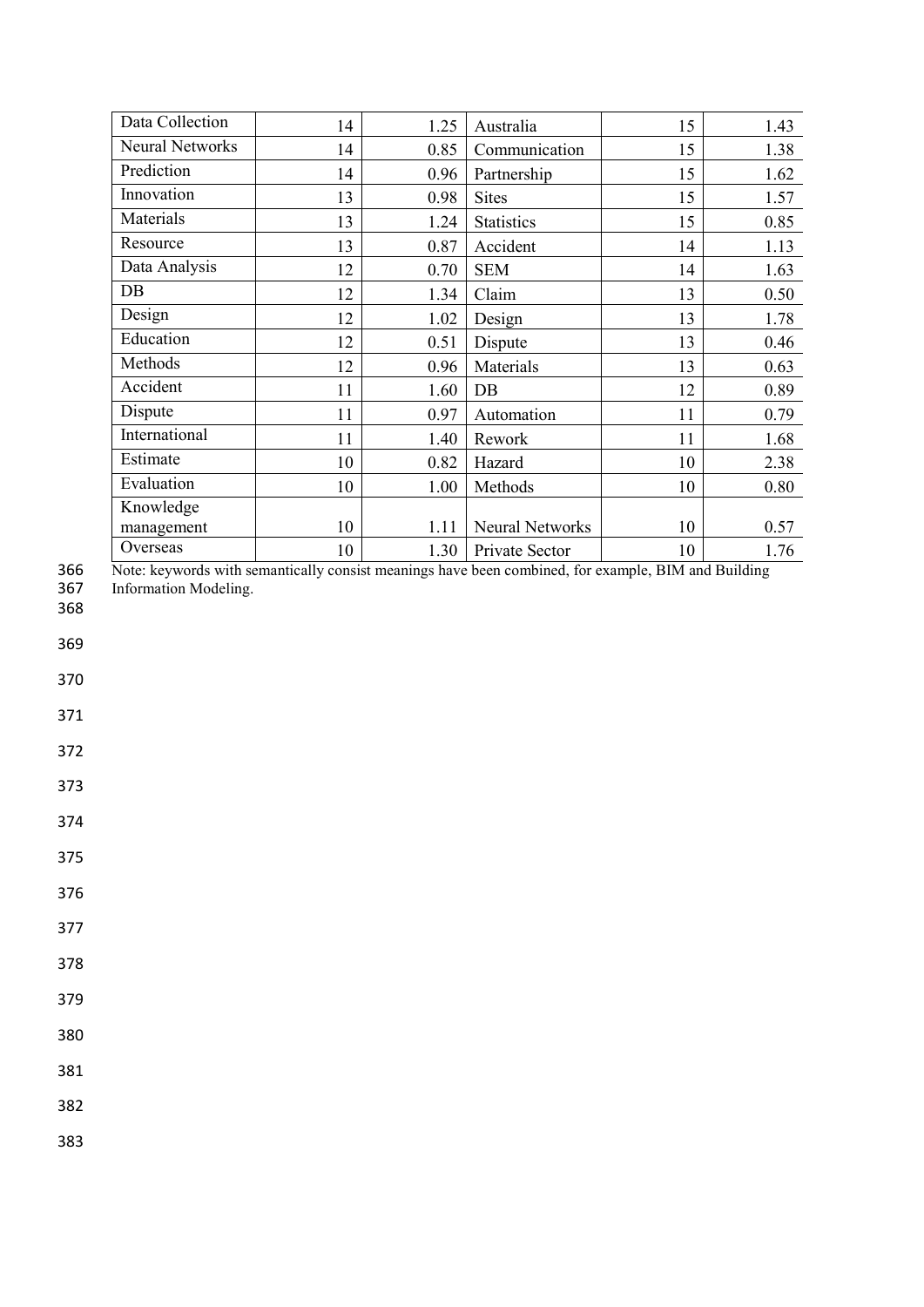384 Table 2. Comparison of mainstream research keywords between the recent decade and the 385 period of 2000 to 2008

| <b>Topic</b>             | Typical studies selected from 2000 to                                   | <b>Typical studies identified from 2009</b>                              |
|--------------------------|-------------------------------------------------------------------------|--------------------------------------------------------------------------|
|                          | 2008                                                                    | to 2018                                                                  |
| Cost                     | Mathematical modeling(Nassar,                                           | A variety of modeling approach for<br>cost prediction or control (Ammar, |
|                          | Gunnarsson and Hegab, 2005);<br>Statistical process (Nassar, Nassar and | Zayed and Moselhi, 2013)                                                 |
|                          | Hegab, 2005)                                                            |                                                                          |
| Project Delivery Systems | Design-Build (Lee and Arditi, 2006),                                    | PPP (Mahalingam, 2010)                                                   |
| and Contracts            | Build-Operate-Transfer (Chan, Chen,                                     |                                                                          |
|                          | Messner and Chua, 2005)                                                 |                                                                          |
| Information and          | General term of information                                             | BIM assisting project management                                         |
| communication            | technology (Kang, O'Brien, Thomas                                       | (Ham, Moon, Kim and Kim, 2018),                                          |
| technology               | and Chapman, 2008); Computer-aided<br>design (Kale and Arditi, 2005)    | BIM for sustainable design and                                           |
|                          |                                                                         | construction (Bynum, Issa and Olbina,<br>2013)                           |
| Scheduling               | Computer application and visualization                                  | Computer programming for                                                 |
|                          | (Chau, Anson and Zhang, 2004); Time                                     | optimization under a restricted project                                  |
|                          | & cost tradeoff(Moussourakis and                                        | scenario (Liu and Lu, 2018)                                              |
|                          | Haksever, 2004); Mathematical                                           |                                                                          |
|                          | programing and algorithm (Senouci<br>and Eldin, 2004)                   |                                                                          |
| Risk                     | Risk factors and mitigation (Spielholz,                                 | Risk analysis using data analytics or                                    |
|                          | Davis and Griffith, 2006)                                               | programming (Zhao, Liu, Zhang and                                        |
|                          |                                                                         | Zhou, 2018);                                                             |
| Productivity             | Regression and statistical methods in                                   | Computation of productivity involving                                    |
|                          | analyzing productivity (Hanna, Chang,                                   | visual techniques, data analytics, or                                    |
|                          | Lackney and Sullivan, 2007)                                             | framework establishment (Mani, Kisi,                                     |
| Safety                   | Safety climate (Fang, Chen and Wong,                                    | Rojas and Foster, 2017)<br>Social network analysis (Allison and          |
|                          | 2006); Safety hazard identification                                     | Kaminsky, 2017); Data analytics of                                       |
|                          | (Carter and Smith, 2006); Causes of                                     | accidents (Gerassis, Martín, García,                                     |
|                          | safety incident/accident (Beheiry,                                      | Saavedra and Taboada, 2017); smart                                       |
|                          | Chong and Haas, 2006)                                                   | safety monitoring (Cho, Kim, Park and                                    |
|                          |                                                                         | Cho, 2018)                                                               |
| Labor and Personnel      | Employees' work-life balance                                            | Demographic factors contributing to                                      |
|                          | (Lingard, Brown, Bradley, Bailey and                                    | employees' health and work stress                                        |
|                          | Townsend, 2007); Training and                                           | (Kamardeen and Sunindijo, 2017)                                          |
|                          | education (Russell, Hanna, Bank and                                     |                                                                          |
|                          | Shapira, 2007)                                                          |                                                                          |

386 Note: only one reference is cited for each typical study in Table 2. More references related to the same type of study can be found from other relevant JCEM articles. For example, risk analysis using data analytics app 387 study can be found from other relevant JCEM articles. For example, risk analysis using data analytics approach<br>388 can be found also in other studies such as (Mazher, Chan, Zahoor, Khan and Ameyaw, 2018). can be found also in other studies such as (Mazher, Chan, Zahoor, Khan and Ameyaw, 2018).

389

390

391

392

393

394

395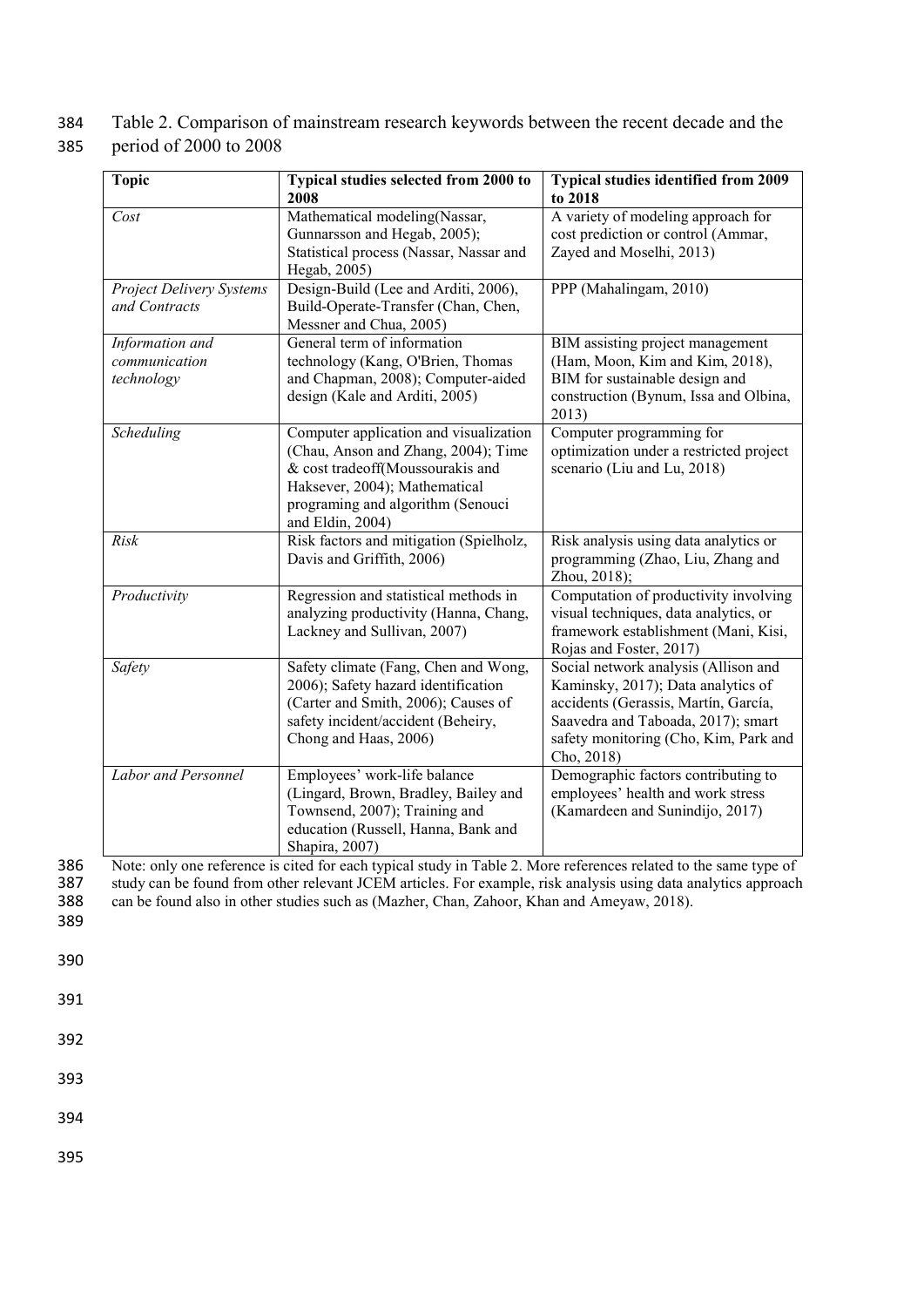

 **Fig.1.** Visualization of keywords studied for articles published between 2000 and 2008 

- 
- 
-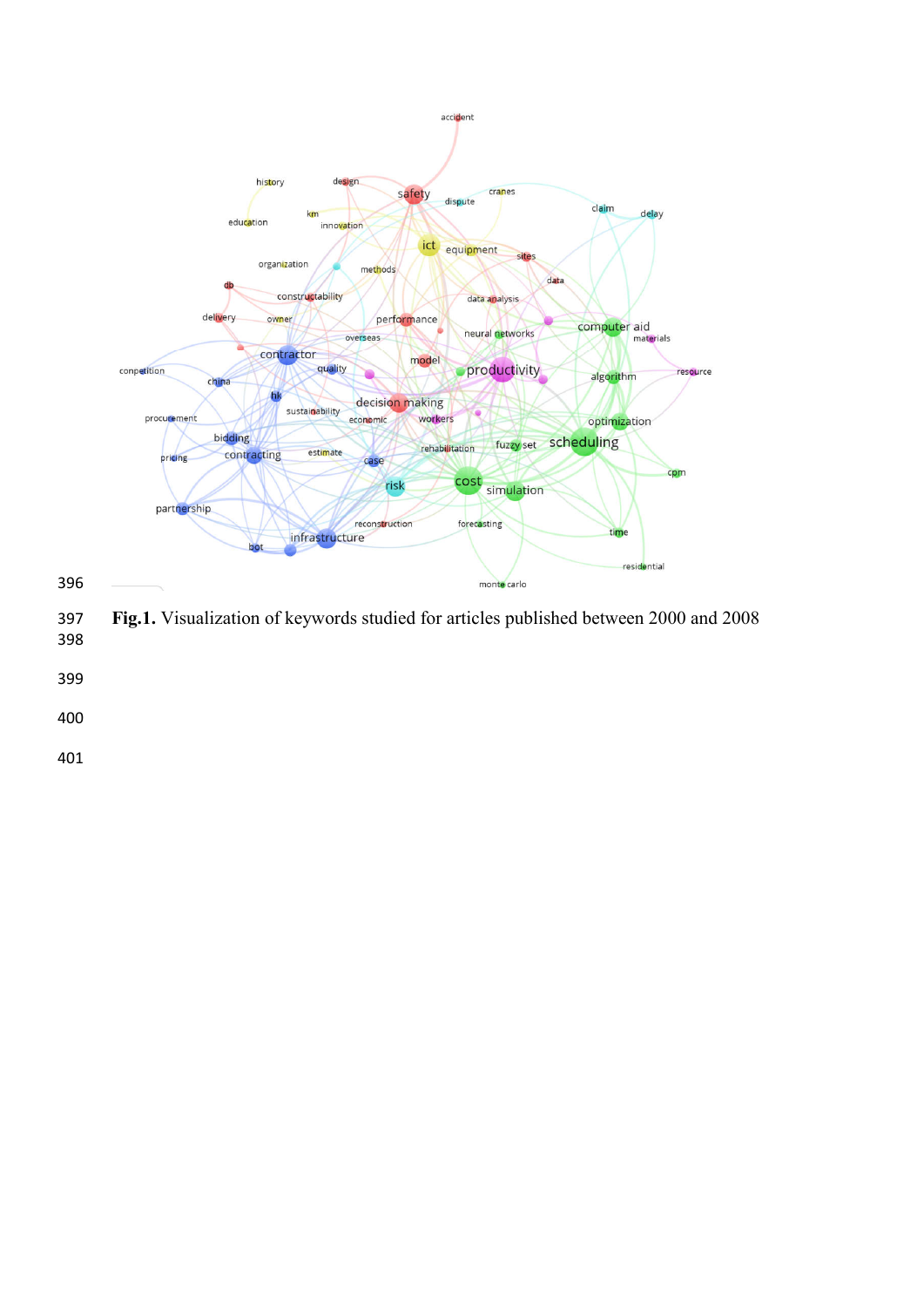

403 Note: ICT stands for information and communication technology, DB stands for Design-Build project delivery<br>404 approach, SEM means structural equation modelling, and PPP means public-private-partnership. approach, SEM means structural equation modelling, and PPP means public-private-partnership. **Fig.2.** Visualization of keywords studied for articles published between 2009 and 2018